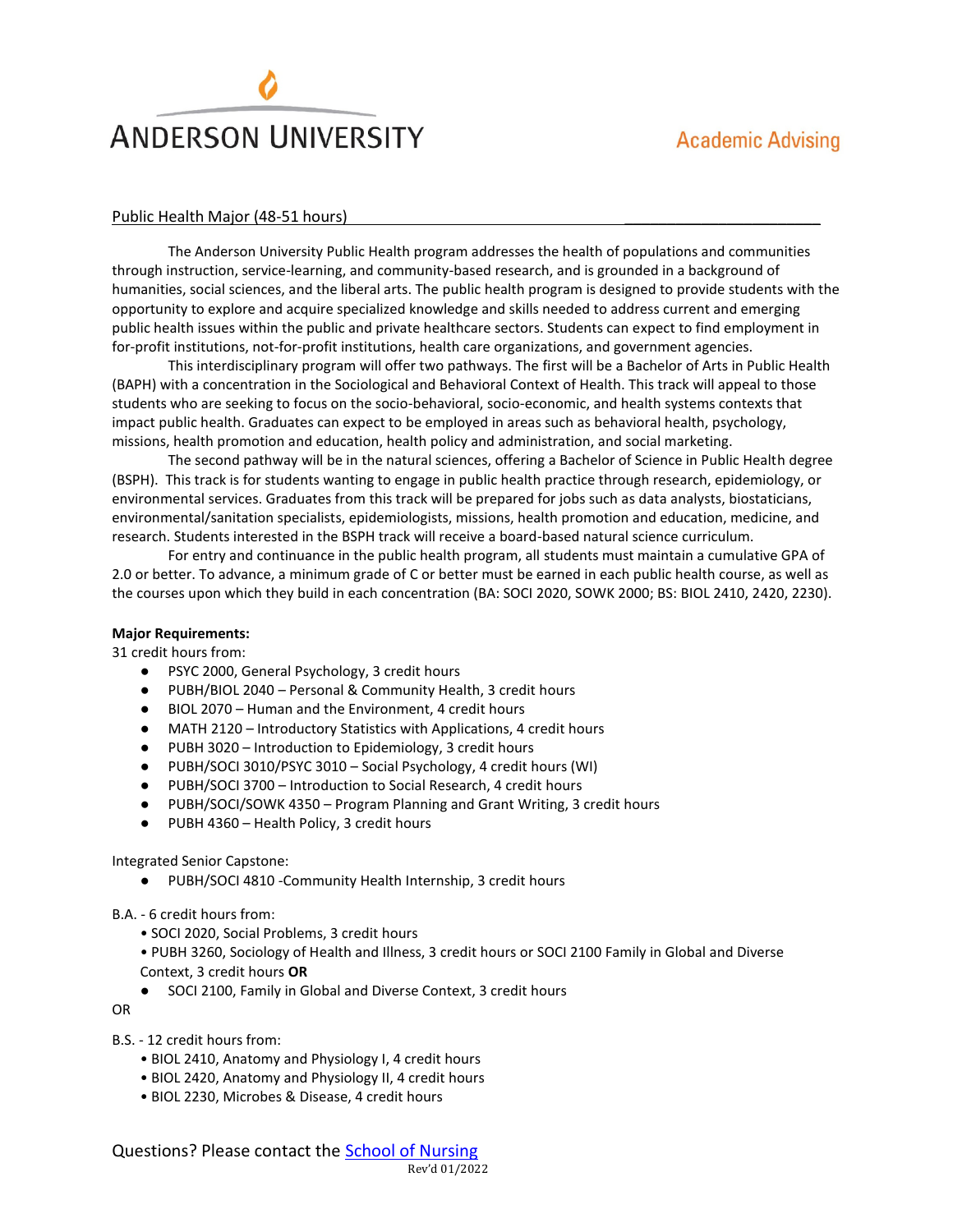

## **Academic Advising**

Selected Electives (2-4 hours)

- BIOL 2010, Medical Terminology, 2 credit hours
- BSNS 4400, Social Media, 3 credit hours
- PUBH/BIOL 3510, Bioethics, 2 credit hours
- CHEM 1000, Introduction to Chemistry, 4 credit hours
- COMM 3370 (fall) or BSNS 4400 (semII)
- ECON 2010, Principles of Macroeconomics, 3 credit hours
- ECON 2020, Principles of Microeconomics, 3 credit hours
- ECON 3110, Public Finance, 3 credit hours
- NURS 1210, Nutrition for Healthy Living, 2 credit hours
- POSC 2200, Public Policy, 3 credit hours
- PSYC 2100, Interpersonal Relationships, 4 credit hours
- PSYC 3450, Health Psychology, 4 credit hours
- SOCI 3100, Human Sexuality, 3 credit hours
- SOCI 3400, Race and Ethnicity in America, 3 credit hours
- SPAN 3101, Spanish for Health Care, 4 credit hours

Recommended liberal arts: SOCI 2450 (F2 Civic Discourse and Critical Reasoning) PSYC 3210 (Scientific Way of Knowing)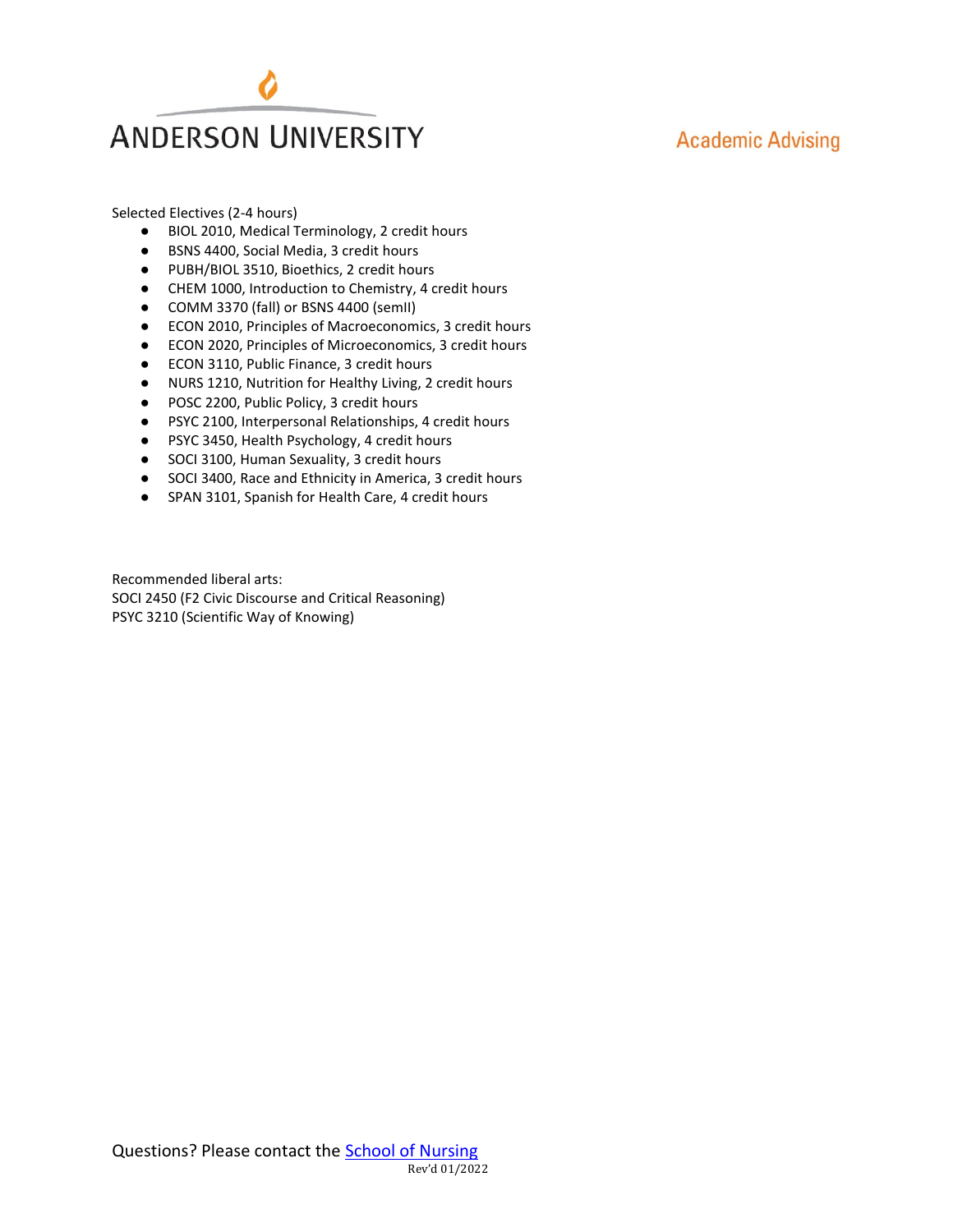

## **Academic Advising**

Proposed course sequence:

| Freshman: | PUBH 2040, BIOL 2070, SOCI 2100                       |
|-----------|-------------------------------------------------------|
|           | Sophomore: MATH 2120, PSYC 2000, PUBH 3010, SOCI 3100 |
| Junior:   | PUBH 3510, 3700, 3020, 3260                           |
| Senior:   | PUBH 4350, 4810, 4360                                 |

## Public Health B.A. Track Major Suggested Course Sequence

| <b>SEMESTER 1</b>          |           | <b>SEMESTER 2</b>                    |           |
|----------------------------|-----------|--------------------------------------|-----------|
| <b>PUBH 2040</b>           | 3 Hours   | <b>BIOL 2070</b>                     | 4 Hours   |
| <b>ENGL 1100/ENGL 1110</b> | 3-4 Hours | <b>SOCI 2100</b>                     | 3 Hours   |
| <b>Foreign Language</b>    | 4 Hours   | <b>ENGL 1120</b>                     | 3 Hours   |
| (Spanish Suggested)        |           |                                      |           |
| <b>COMM 1000</b>           | 3 Hours   | <b>NURS 1210 (Personal Wellness)</b> | 2-3 Hours |
| <b>LART 1050</b>           | 1 Hour    | <b>Additional Class</b>              | 3 hours   |
|                            | $14 - 15$ |                                      | $15 - 16$ |

|  |  | × | ۰. |  |
|--|--|---|----|--|
|  |  |   |    |  |

| <b>SEMESTER 3</b>                |         | <b>SEMESTER 4</b>                    |         |
|----------------------------------|---------|--------------------------------------|---------|
| <b>PSYC 2000</b>                 | 3 hours | <b>PUBH 3010</b>                     | 4 hours |
| <b>MATH 2120</b>                 | 4 hours | <b>SOCI 3100</b>                     | 3 hours |
| <b>Additional class</b>          | 3 hours | <b>Additional Class</b>              | 3 hours |
| <b>Civic Way of Knowing</b>      | 3 hours | Global/Intercultural Ways of Knowing | 3 hours |
| <b>Aesthetic Ways of Knowing</b> | 3 hours | <b>BIBL 2000</b>                     | 3 hours |
|                                  | 16      |                                      | 16      |

| <b>SEMESTER 5</b>                     |           | <b>SEMESTER 6</b>                       |         |
|---------------------------------------|-----------|-----------------------------------------|---------|
| <b>PUBH 3700</b>                      | 4 hours   | <b>PUBH 3020</b>                        | 3 hours |
| PUBH 3510 (Elective)                  | 3 hours   | PUBH 3260 (Elective)                    | 4 hours |
| <b>PUBH Selected Elective</b>         | 2-4 hours | SOCI 2450 (Civic Discourse) recommended | 3 hours |
| Scientific Ways of Knowing (PSYC 3210 | 4 hours   | <b>Christian Ways of Knowing</b>        | 3 hours |
| Suggested)                            |           |                                         |         |
|                                       | $13 - 15$ |                                         | 13      |

| <b>SEMESTER 7</b>       |         | <b>SEMESTER 8</b>       |         |
|-------------------------|---------|-------------------------|---------|
| <b>PUBH 4350</b>        | 3 hours | <b>PUBH 4360</b>        | 3 hours |
| <b>PUBH 4810</b>        | 3 hours | <b>Additional Class</b> | 3 hours |
| PSYC 3450 (recommend)   | 4 hours | <b>Additional Class</b> | 3 hours |
| <b>Additional Class</b> | 3 hours | <b>Additional Class</b> | 3 hours |
|                         | 13      |                         | 12      |

112-115 total hours (120 needed) Proposed course sequence: